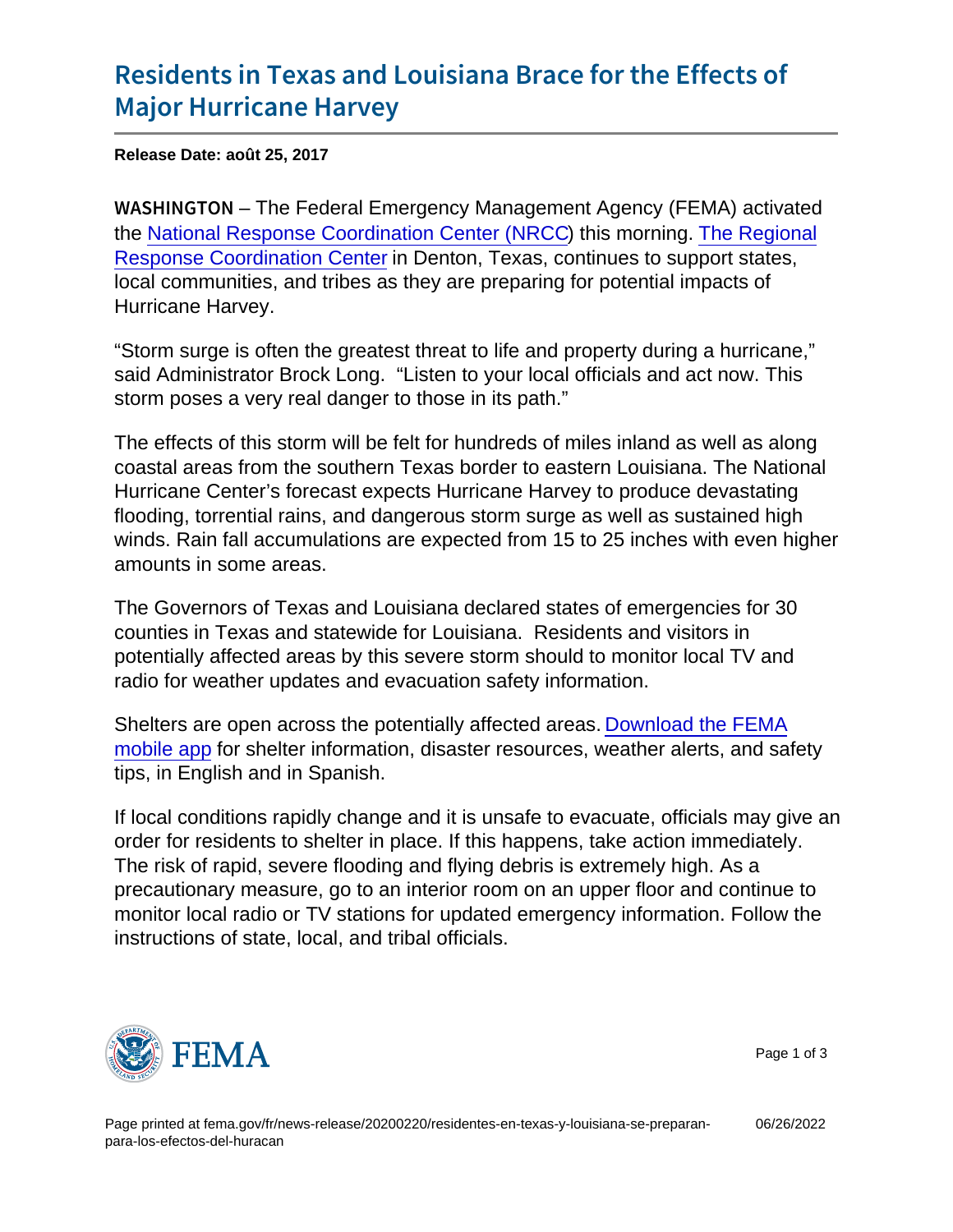The full federal family is assisting states, local communities, and tribes in their initial response. Urban Search and Rescue (USAR) teams arrived in San Antonio, Texas to support potentially affected areas as needed. Liaisons are at the National Hurricane Center in Florida monitoring the track and the anticipated changes in the severity of this storm. Additionally, FEMA Incident Management Assistance Teams (IMAT) are in place at Emergency Operations Centers in Austin, Texas, and Baton Rouge, Louisiana, to support any requests for federal assistance.

FEMA established Incident Support Bases (ISB) near Seguin, Texas, Fort Worth, Texas, and Camp Beauregard, Louisiana, to pre-position supplies including water, meals, blankets, and other resources closer to the potentially affected areas, should they be needed and requested by the state. State, local, and tribal officials are responsible for distributing supplies to their communities.

At all times, FEMA maintains commodities, including millions of liters of water, millions of meals and hundreds of thousands of blankets, strategically located at distribution centers throughout the United States and its territories.

Safety and Preparedness Tips

FEMA recommends visitors and residents in areas potentially affected by Hurricane Harvey take the following actions:

If the storm is expected to affect your area, know your eva the direction of state, local or tribal officials if an evacua Storm surge poses a significant threat for drowning and can sometimes cut off evacuation routes, so do not delay leaving if an evacuation is ordered for your area.

There is the potential for flooding and storm surge with Hurricane Harvey. Driving through a flooded area can be extremely hazardous. Nearly half of all flash flood deaths happen in vehicles. Stay safe when in your car by watching for flooding in low lying areas, at bridges and highway dips. As little as six inches of water may cause you to lose control of your vehicle. If you encounter floodwaters, rem

turn around, don t drown .



Page 2 of 3